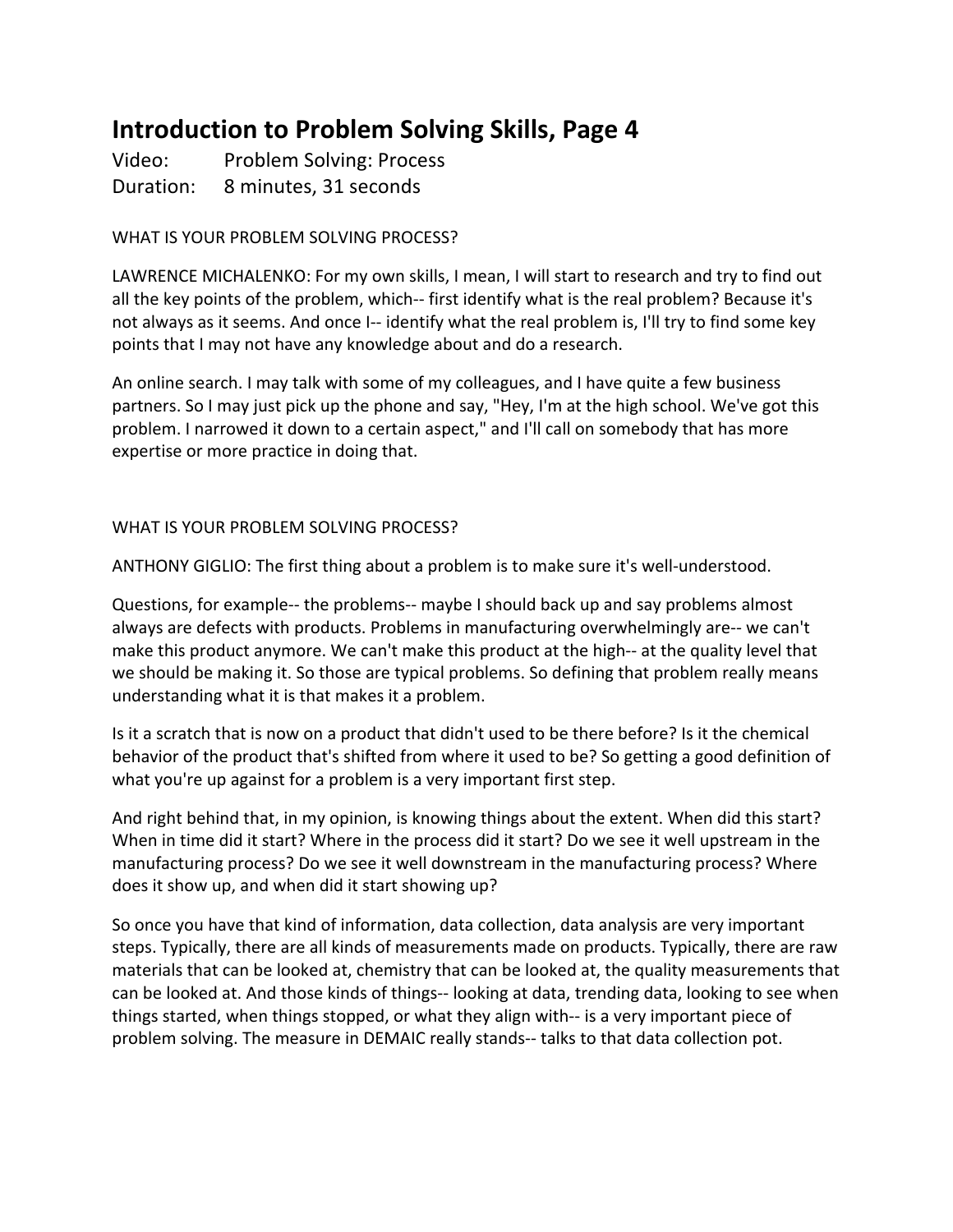I like to think that a very important part of problem solving is observing the process. You have to know enough about-- a problem solver really needs to know enough about how the products are made so that he or she can develop a theory about what's going on.

#### HOW DO YOU SOLVE PROBLEMS?

LEO GIBBONS: I guess it would be the plan-do-check-act cycle of problem solving where we plan out what we're going to do and we acknowledge we have a problem and something needs to be done. We decide, with the right group of people, what it is we're going to do.

And we implement the changes needed to correct the problem. And we check that we have corrected everything and that we're now in a good state and solved the problem. And we continue to act in the way that solved the problem, and we don't revert back to the equipment, the procedures that caused us to have a problem in the first place.

#### HOW DO YOU DIAGNOSE A PROBLEM?

JOHN WITKOWSKI: OK. When we have a situation that would happen on the floor, typically the first thing we do is we call a team of people together-- usually a subject matter expert in the area. And then really what I want to do is evaluate the data. You don't want to disturb things too much.

And one of the mistakes that people make right away is they think they know the solution, and they dive right in. That's one of the worst things you can do because you really need to control the variables and understand, if you're making a change, what the impact is. Some of the things that typically happen is people try to change four or five, and now you don't know which one made an impact and which one changed the situation. For really complex problems that we have, we'll organize a design of experiments. So we'll go in, do controlled variables and changes so we can know which ones are the real factors affecting the process and which ones aren't.

## CAN YOU GIVE US AN EXAMPLE?

JOHN WITKOWSKI: We had a recent situation where we were producing product, and our customer called us up and said, "Hey, we've got moisture getting into the product." So we went through problem solving. First thing we started thinking was, well, potentially, that's the dryers. Maybe the dryers aren't functioning properly. And we went and brought a new dryer in, did a little drying upgrade, and we did that process, and then realized that, well, the condition's still existing. 

So then we had to go a little bit deeper, and say, OK. Well, where else are the potential avenues for moisture to enter into the manufacturing process? One of the things we didn't realize was that it could be the corrugate boxes for shipping. So we typically double bagged the material